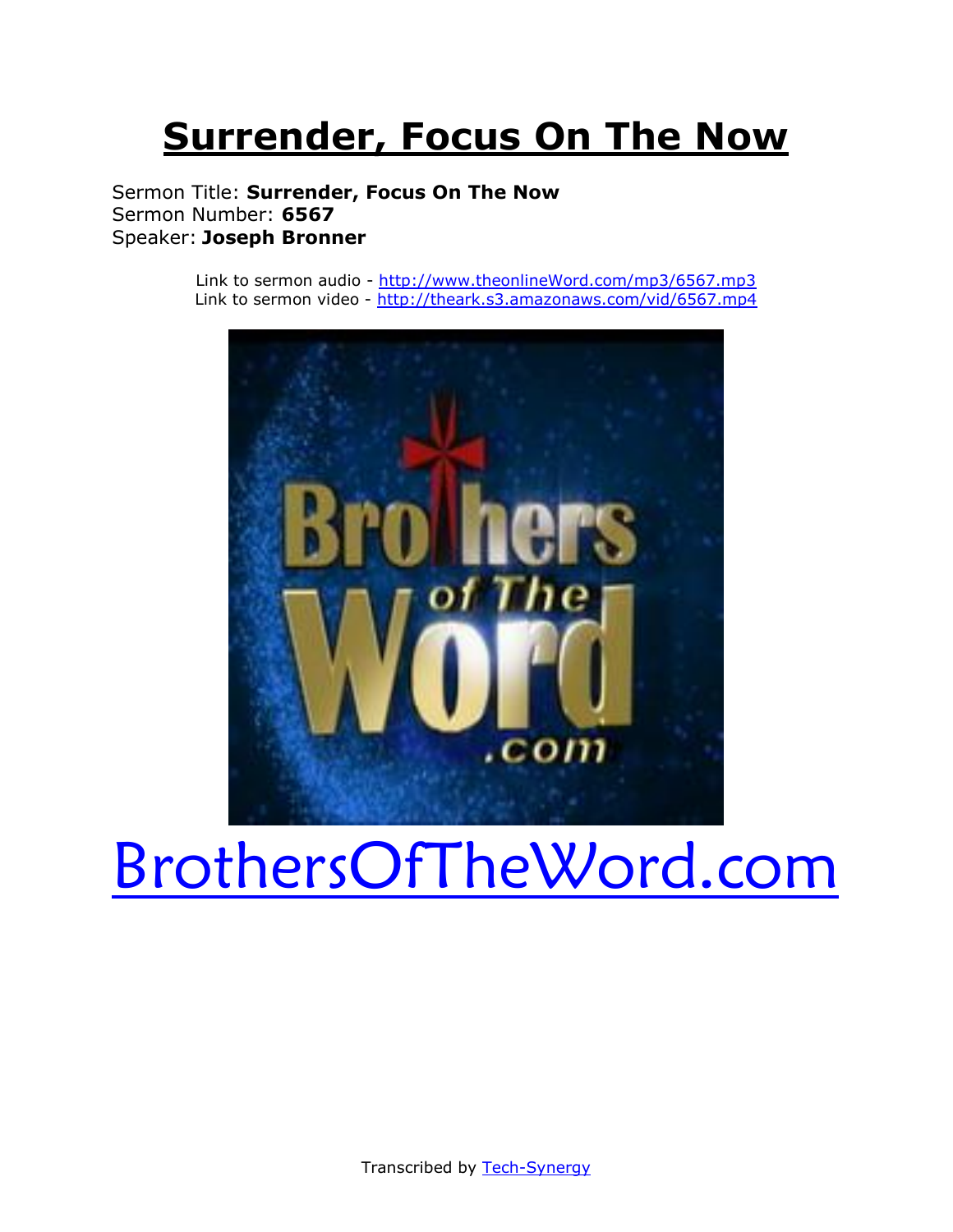Joseph Bronner: When you surrender to God, favor comes upon your life.

Female: You are listening to brothersoftheword.com. This is the message titled, "Surrender, Focus on The Now"55545485233 by Joseph Bronner. This message is number 6567.

[Music Playing: 00:00:15 - 00:00:28]

And now for Surrender, Focus On The Now.

Joseph Bronner: My message today is about surrender. And I'm here to tell you right now, God has got his eye on you. God sees you, and honestly, you are the only thing because he's got so much bottled up inside of you. You are the only thing that is keeping our God from manifesting, the true potential that's bottled up in his child which is you.

> So now, is not the time to sit still because there is something right now that you can do and there is something that you are supposed to do right now it may not be something that's super big, but there is something that you can do and there is something that you are supposed to do. Is there anybody in the room that I can absolutely attest to this but is there anybody in the room and you know in your mind there was an area in your life that god has called you to surrender it? Or there is an area in your life you know it is important and you know that you haven't done exactly what you're supposed to do in that area.

> Is there anybody who can agree with that statement in their life? I really want to see your hand, really raise your hand, raise your hand up proudly because I will raise my hand proudly. There is something that God has called you to do, there is no shame in saying that.

> Now today, I want to first get that thought in your mind of what specifically that is. Think about -- it might be one thing, it might be two things, it might be three things, it might be 50 but right now, I just want you to focus on one to three things. Think in your mid very specifically what that is that you know god is calling you to do. And I want to help you to surrender that thing today. Because when you surrender to God, favor comes upon your life. And however that favor is just behind the curtain. All that you have to do is reach out and you will receive it,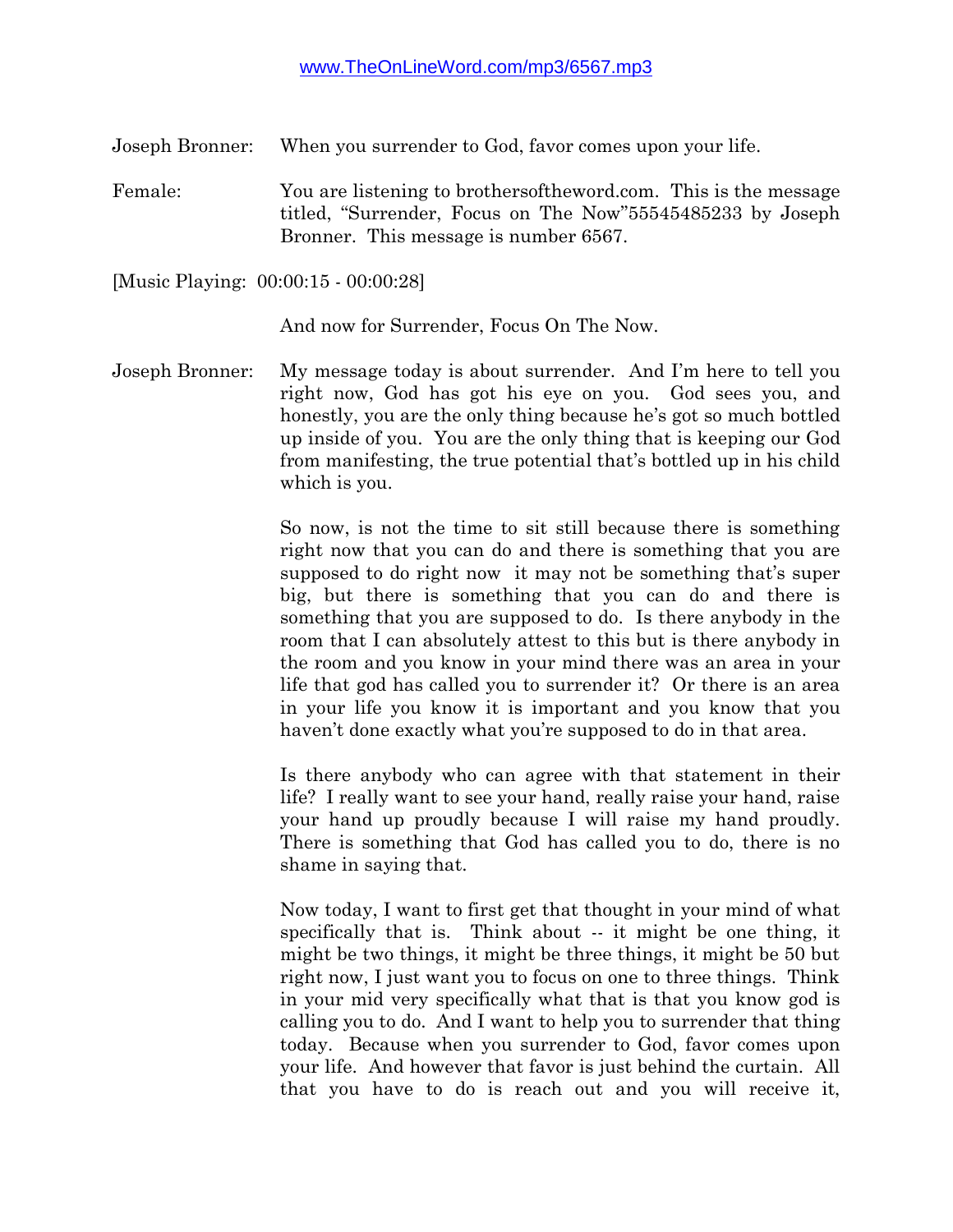absolutely. I actually like a quote that George said a couple of weeks ago. He said, God would do the super if you will do the natural.

What I'm going to be talking about in this message is that natural, because if you want favor over your life, this is what that part consists of. Now, I made an acronym for the word favor. You surrender in order to get favor. And so I have an F-A-V-O and an R. So the next time I preach is going to probably be the next letter in the favor sequence. But what I want to talk to you about today is just the letter F and the letter F stands for focus on the now. Focus on the now. And I want to do something with you guys right now.

I understand that we are in -- step back from you guys. So I want to do a breathing exercise if you will. It will simply just going to take three deep breaths, can you guys do that with me? Is everybody in the room can do that with me? All right, so everybody close your eyes. We are going to just take three big breaths because this is what I do every time that I must focus on the now because it helps your body to get oxygen, convert that to ATP, helps you get more energy. And it also helps to make your body more alkaline. It does a lot of good things but it helps you to make better decisions and supplies your body with what it needs in the moment so that you can continue right then and there.

So I just want you guys to close your eyes all right? We're going to take deep breaths. Ready, one, two, three. You remember when I asked you that question in the beginning, and I ask you, I said is there one thing in your life that you know that god has called you to surrender it? Or if you have an important area, something important that you know you're not doing what you should be doing? Everybody that raise your hand, I want you to take out your phone right now.

I'm not going to have you do anything publicly, trust me. I'm not going to have you come up here and tell everybody what that is. I just want everybody to take out your phone. Just take out your phone because this is what is important right now. You seizing this moment right now. Because battles, they're won before they're even fought most of the time. And right now, you can win that battle. I just want you to take out your phone right now and all I'm going to ask you to do is to write that thing.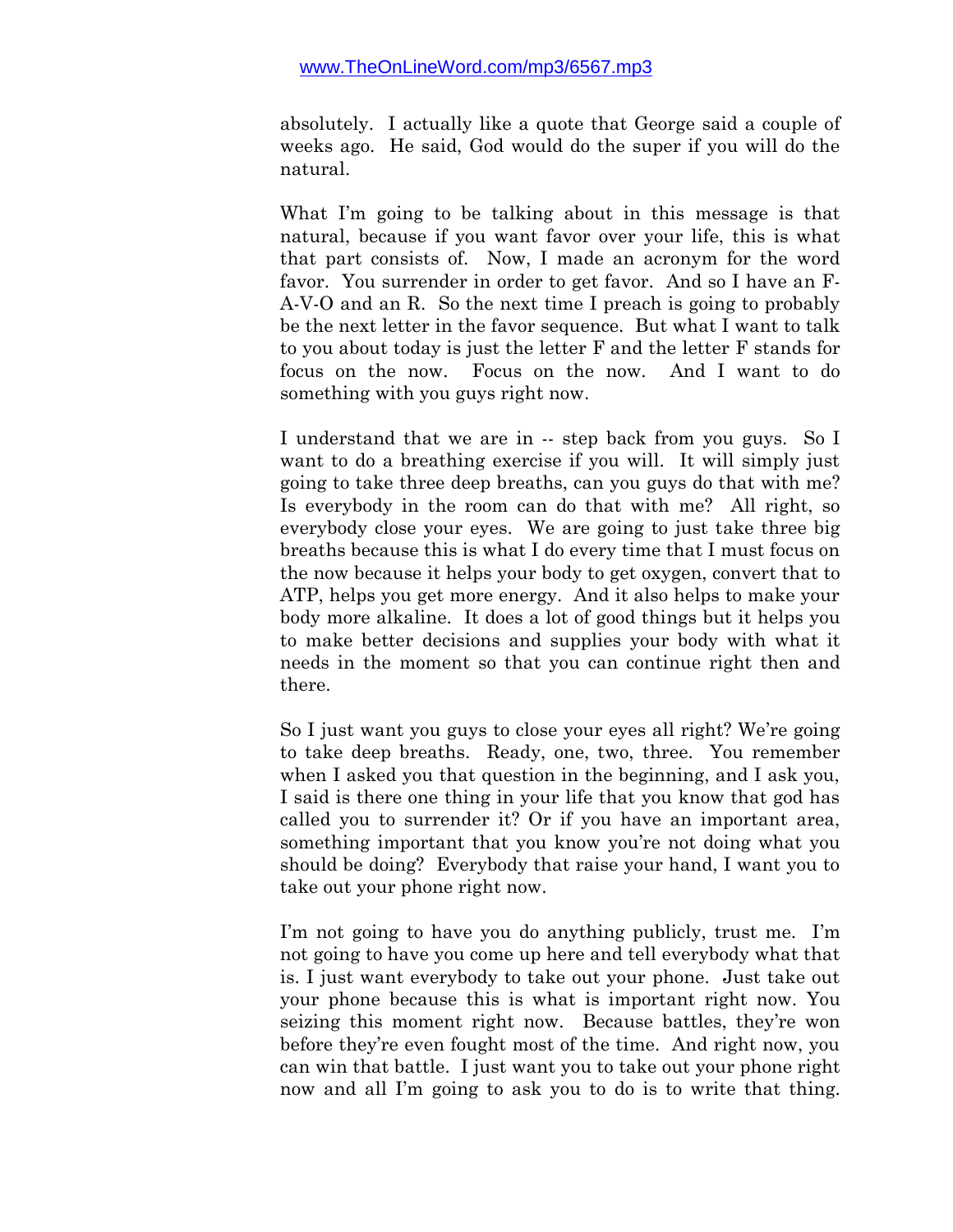Write one or two keywords in your notes, just open up a note and right down one, two or three key words to remind yourself of what that specific thing is. That is it, that's all that I'm asking you to do right now.

I'm not even asking you to conquer the thing, I'm asking you just to open up your phone and write a note and that's all. This is the first step, that's it.

#### 00:05:03

And you can do that right now, you can absolutely do that in your life right now. That's what you're called to do right now. Think, what I all of the progress in your life for that achievement, it all begins in an upward spiral from this one simple action right now and you're taking it, that's exactly what's happening, you're taking it. And it can only be a matter of time before you actually achieve the thing. But all that you're required to do right now is just to write down those three keywords -- not even do anything right now.

But now, back to focusing on the now. When you focus on the now, when you focus on what you have, in your capabilities, right in front of you, you shouldn't be thinking about, "is this going to be hard tomorrow?" Because the tomorrow it doesn't exist right now. It shouldn't be, this was hard yesterday. That's not what you should think about. What you're going to have to think in your mid is, what am I capable of right now? Right this second, don't even think about five minutes later. Don't even think about 10 minutes later, don't even thing about a day later.

Because understand this, everything that is a source of stress in your life will be amplified by your mind before it actually begins every single time. The reason is because you only have to deal with the pain of one moment whenever you're actually in that moment. However, whenever you think of things that are in the future or things in the past, what your mind does is it see maybe a five-minute, 10-minute interval of pain that you went through.

And really, you conquered moment by moment but when your mind thinks about it, it sees all of those moments of pain and meshes them into one and delivers it to you and says this is what you went through or this is what you'll go through, that's not true. You only ever deal with one moment of pain at one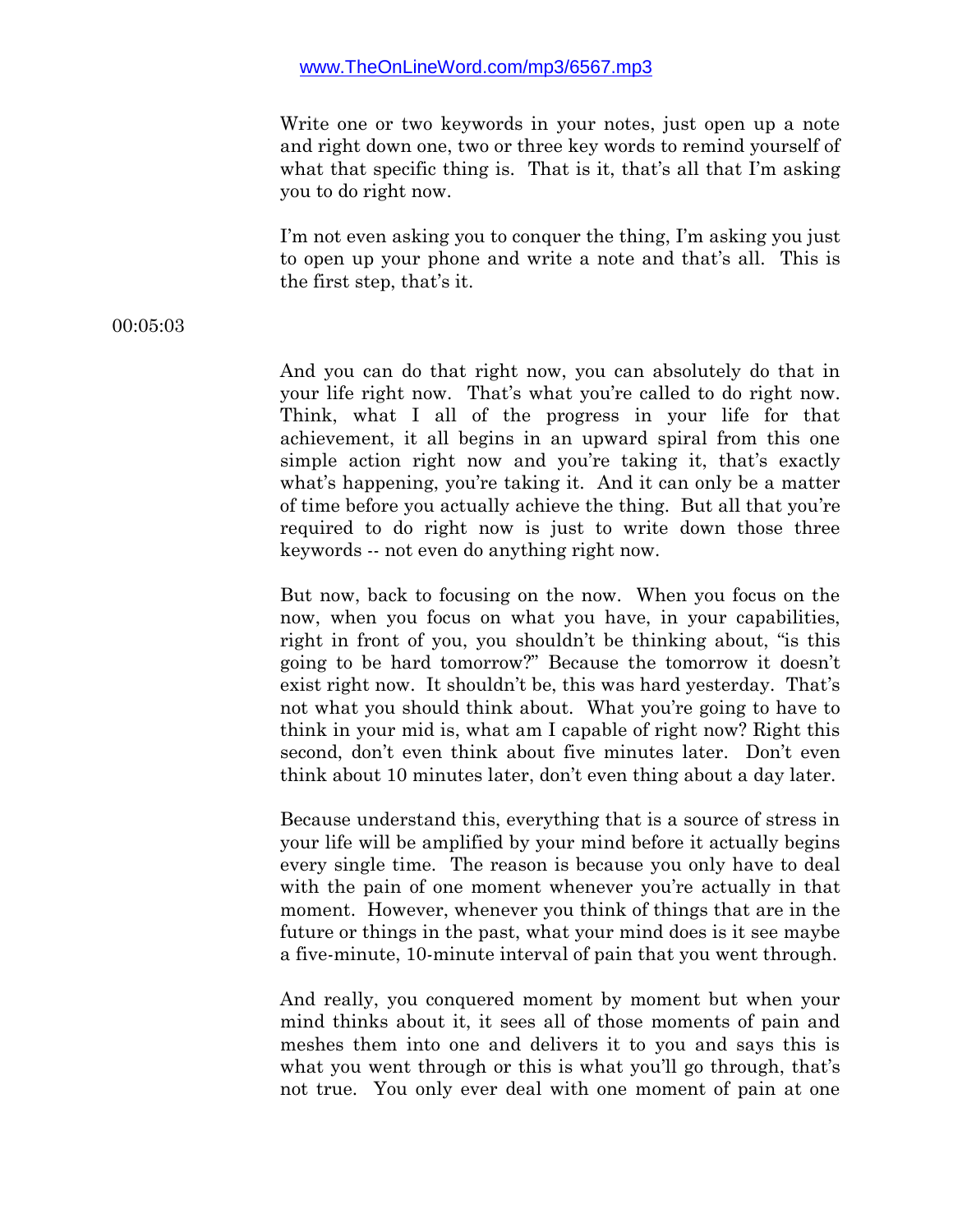time. And so your mind amplifies it and multiplies it upon itself and that is why it hurts so bad. So you can't truly trust how bad these things would be because you have so much more capability inside of you than you will ever know.

And the only way you can find it out is just by harvesting that. And also, don't think about how hard it used to be because our memories of things change for example, whenever we run away from things, our memories of that thing are going to change. The next time that we have to deal with that struggle, with that pain, with whatever that is, that next time. That monster that we ran away from is going to be ripped up with muscles and it's going to have a sword and a breastplate and we're going to be the same.

And before we ran away from it, it was already stronger than us. So it's going to take more in order to conquer that thing. It is possible, absolutely but it's best for the you of tomorrow if you do not allow it to get to that level. And sometimes even, our minds feel we aren't even capable of doing things that we've already done in our lives. It will feel we cannot do that again, that was just the me of the past because your mind isn't the same, your mind isn't as strong. But honestly, that's a lie. It lies to you when it tells you that and it's an irrational fear.

Because those times in the future, they're not real yet and those times in the past, they're not fully real either. Because when you summon up your memories, you change them bit by bit every time that you summon them up. So let's not at least place those within our focus. Right now, we're talking about focusing on the now. That's what this message is, focus on the now. Matthew Chapter 6 verse 34. Jesus said this and I've actually read it a couple of months ago and it really struck me is Matthew Chapter 6 verse 34. Says "Therefore, do not worry about tomorrow, for tomorrow will worry about itself. Each day has enough trouble of its own."

That means focus on the now, focus on what you have and your capability right now. And there are a couple of things that you can do. I don't mean that you have to just go full force accomplish your goal, whatever it is. Whatever that is in your heart, this doesn't mean you have to go full force to do it and binge 10 hours and do whatever you're supposed to do right now.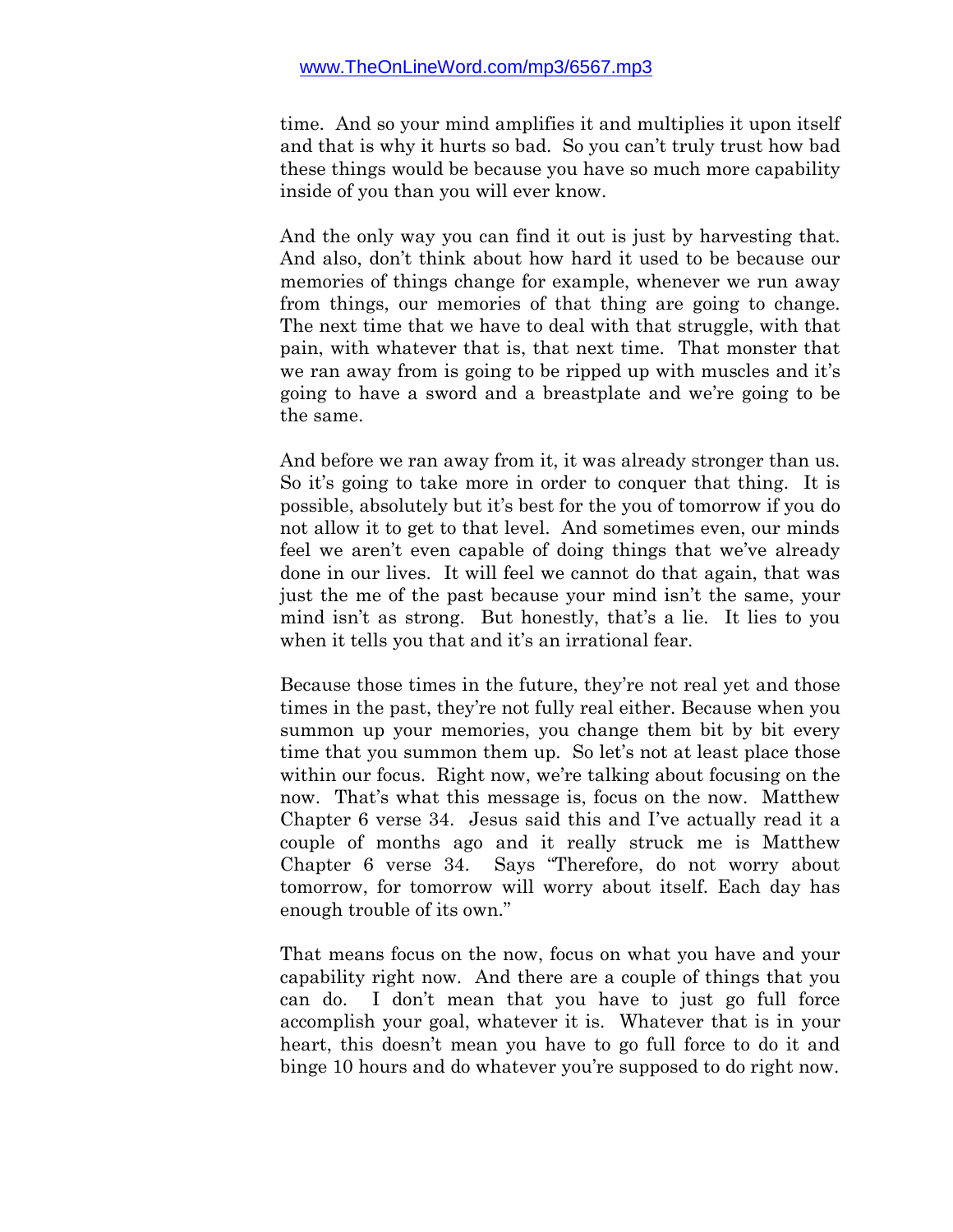That's not what I'm calling you to do right now. What I'm saying is, you can do that, that's the best option to take. However, if you simply just take a baby step, if you'll simply go say "I'm going to do fie minute towards this thing" Then you'll be surprised that five minutes can turn to 10 minutes, it can turn in 20 minutes. Or that five minutes can compound over days and eventually whatever you were meant to accomplish, you accomplished with basically no stress at all. But all that it took was your one decision in the beginning to schedule it. To actually do the five minutes, rather than saying that's too much. You broke it down into bite-sized steps.

00:10:00

There's also something that you can do right now which is to schedule something. Whenever the thought flies to your head about, there's something that you must do and sometimes you actually aren't able to do it right now. But there is always something you can do. In the moment right now seizing the moment. What you can do is schedule it and tell yourself later the specific time and day that you're going to do that thing. Because that in itself is the best you can do and that is seizing the moment. That is focusing on the now and sometimes focusing on the now can just mean that you get adequate rest. That can literally be all that it means.

Now, I won't say to focus on that whenever you haven't started working toward your goal because you could sit in front of the TV for two hours and then say I'm just building enough strength for whenever I start but that's not really good for you. And this here what I'm talking about is a daily battle to accomplish. It's a daily battle. It's not something that just happens one time. But understand this. If you can deal with it this one time, you can deal with it the next time. It's a daily battle.

There's a statement by Albert Gray. He said -- this is The Common Denominator of Success. Any resolution or decision made today has to be made again tomorrow. The battle is fought daily in the moment of weakness to the next moment of weakness. There's a lot of joy in between but that' s where the battle is fought. And the battle is actually often won before it is even fought most of the time and what you need to do is to make it easier for the you of tomorrow to win his battle or her battle to choose the right decision rather than choose the wrong decision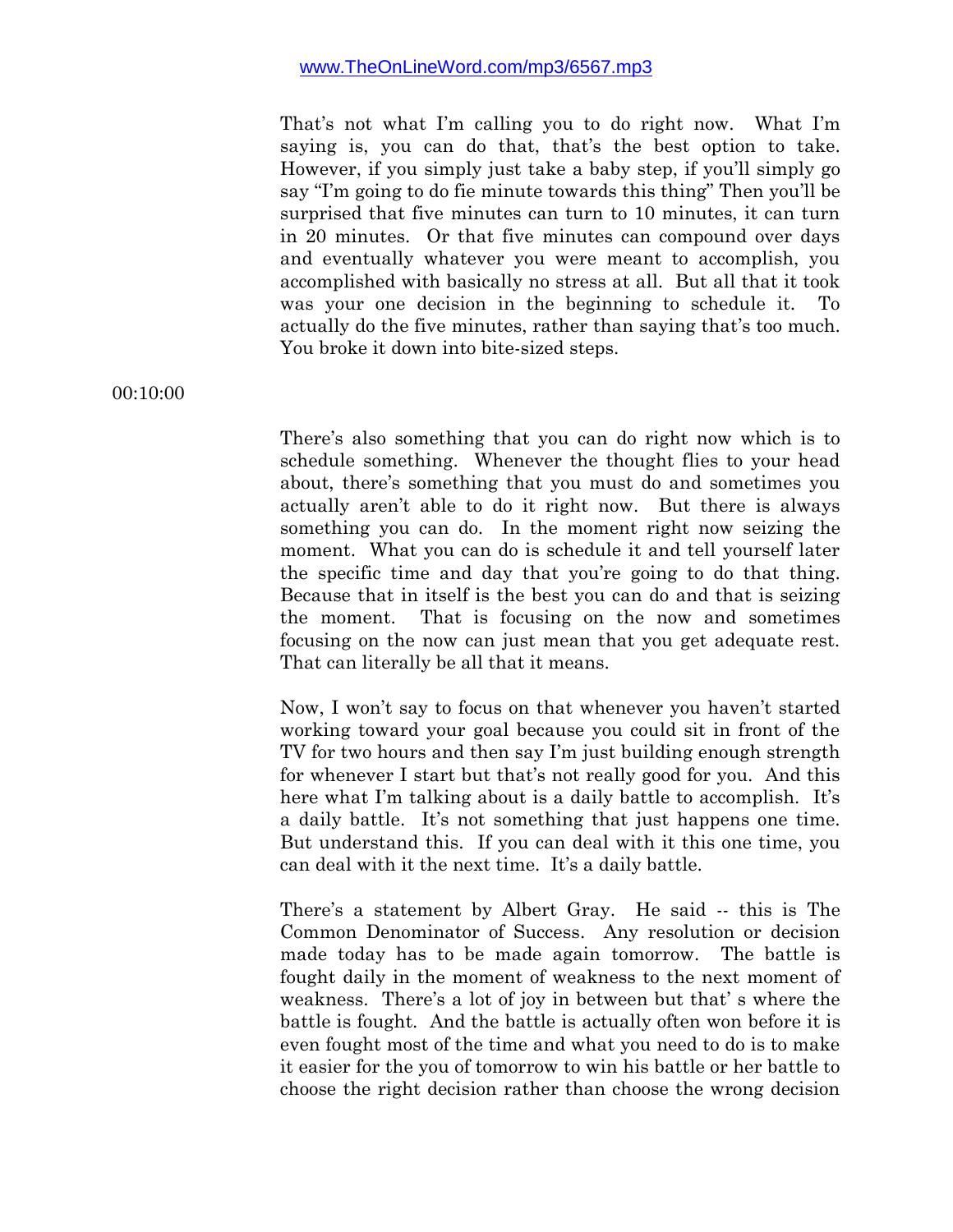because by default it's the opposite way around. It's more difficult to choose the right thing than the wrong thing; however, you can switch those tables and you make it more difficult for you to choose the wrong thing than the right thing. So if you don't do that, you are betraying the you of tomorrow. And that's not somebody other than you., that's you. You are betraying the person you will be tomorrow and you are hurting them. You're actively hurting them.

Let me explain why. Because you're making it harder for them to choose the right decision that will better their life and you are being selfish in taking that decision away from them and you're making it more difficult for them to choose the right decision to make it easier for you to choose the wrong one. It's not a neutral effect not beginning now. It's not a neutral effect. It's a negative effect on the you of tomorrow. It makes it more difficult for them to succeed.

So to sacrifice a little bit of what you've got right now for them, they will love you so much for it. And don't worry about who you have been in the past or beat yourself up about your circumstances right now, because whenever you make that decision you are immediately different at your core and you step on that right path and God sees you completely differently. I'll explain that a little bit more later. But understand you are a soul in a body. Each of us in the room, everybody under the sound of my voice, we are all souls in a body. The soul you -- you make the decisions. It's not the body. It's you. You make all of the decisions.

Now your body and your mind however, they let you lead but they're pushy at times like a child. They're just like a child. It watches what you do in order to understand the power structure. And so if you cave in to your body and mind, it will know next time just like a child. All that it has to do is to kick and scream louder, throw a temper tantrum, beat on the walls, push harder and you'll cave in. It learns from what you do. It watches --you lead it. You leave your body. You lead this body and it watches every decision you're making is looking at you to make sure you are a capable leader. And whenever you prove it to that then it starts to capitulate and say okay, I will let you lead in this.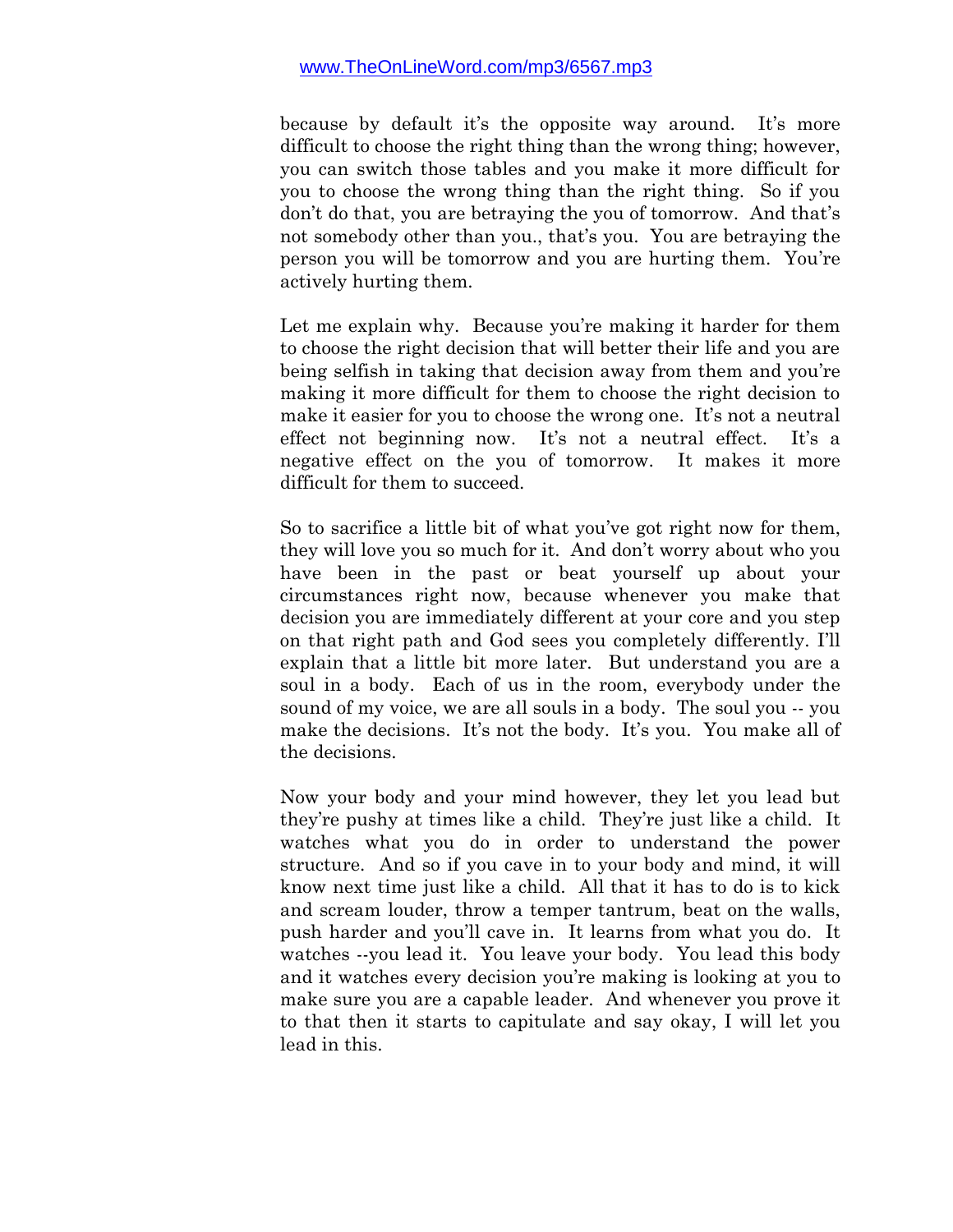Now this is the way that God sees you whenever you step on this path. So this is why you shouldn't beat yourself up about what you've done up until this point. This is how God sees you. There's a phrase that says you can't pick up one end of the stick without picking up the other. This is the way God sees you God sees the entire stick. What we can see is just one side of the stick whenever we decide -- this is the entire stick. We can simply just see this and the decision is written on this side. This is all that we can see. God looks at the entire thing. So when we pick up the stick and say I want that one, God is able to see where we are and who we are going to be at the end of that stick. And so he's able to take that at the end and attribute what that is to who you are now.

So when you decide to make a change God sees you and he honors that.

00:15:04

So don't beat yourself up about who you have been because you have to focus only on who you will become. And in this process, you're going to have to trust the future you. That's a nonnegotiable. The past you, I understand, they might have been unpredictable and unreliable. I do understand that. Yes, we've all been there for sure. But you can change that right now in this specific moment that you're in. Every single moment that you breathe, the next breath you take you can change that to make sure that your past self to your future self is actually reliable and that's you. You can actually be reliable to your future. You can be held accountable and you can prove that you're different and tomorrow is not a better time than today to start. It's not ever.

At least to do something to schedule, you can schedule for something to happen tomorrow. You can take your baby step today and then say I'm going to do more tomorrow, but tomorrow is never a better time to start than today because it is not a neutral effect. It is a negative effect if you say I will do this tomorrow and it's very, very unfair and selfish to the you of tomorrow if you decide I want all of this today. Because if you were different people and you guys met in person, honestly, if you met yourself in the past, you might beat them up and that's not good. So you can change that dynamic.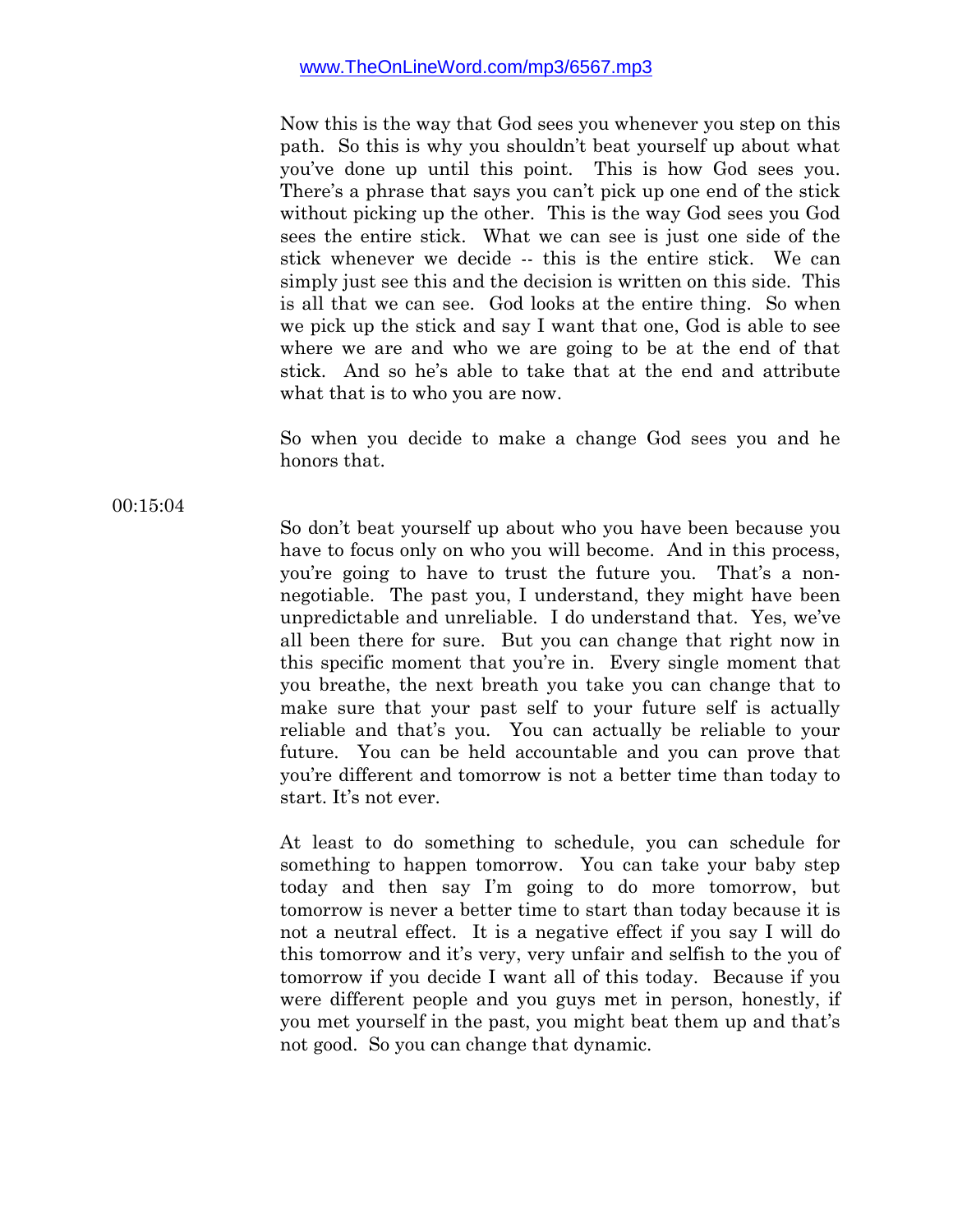And also you can trust the you up tomorrow if they really cannot continue to go on in the moment, you can trust them to stop but don't let that be your decision. You can trust them to stop they can stop, but don't let that be your decision. Don't let this be the moment because you know that you have it within you to continue on to do what you need to do. Don't let this be the moment that you break because they can make that decision, but don't let that be you.

Leave that decision up to them. Because you also don't know what you'll be capable of tomorrow. You have absolutely zero idea and hopefully you'll be capable of more tomorrow than you are today. So don't even begin to try and tell the amazing you of tomorrow what you can and cannot do only look at what you can do in this specific moment right now. take your breath and then say can I do this right now for maybe even just a minute? Could I just make the decision to begin right now because that's what's important?

You have to worry about your own problems. What are you capable of doing right now in this very second? This is a quote by yours truly it on Instagram and I really like it because it spoke to me from God. If you can't trust yourself to prepare while you're strong, why trust yourself to do right when you're weak. And so that's why we have to seize the moment that we're in right now.

And so what I want you all to do. Everybody you wrote down you raised your hand that there is something in your life that you need to fix in your life. You wrote down a keyword and I don't want you to come up to the front or anything. What I want you to do. This is what you can do right now. This is how you can seize your moment right now. Set an alarm in your phone to begin doing that thing. A specific time spent on how long you're going to do that thing five minutes, ten minutes because that doesn't even mean you have do it right now. What's important is that you seize this moment right now and not say I'll do it tomorrow, not say I'll do it in 30 minutes. Do it right now because right now is the moment that you are in and if you cannot trust yourself to prepare while you are strong. Why do you trust yourself to do right whenever you're weak? You have to make the decision now. So that later you'll be able to continue.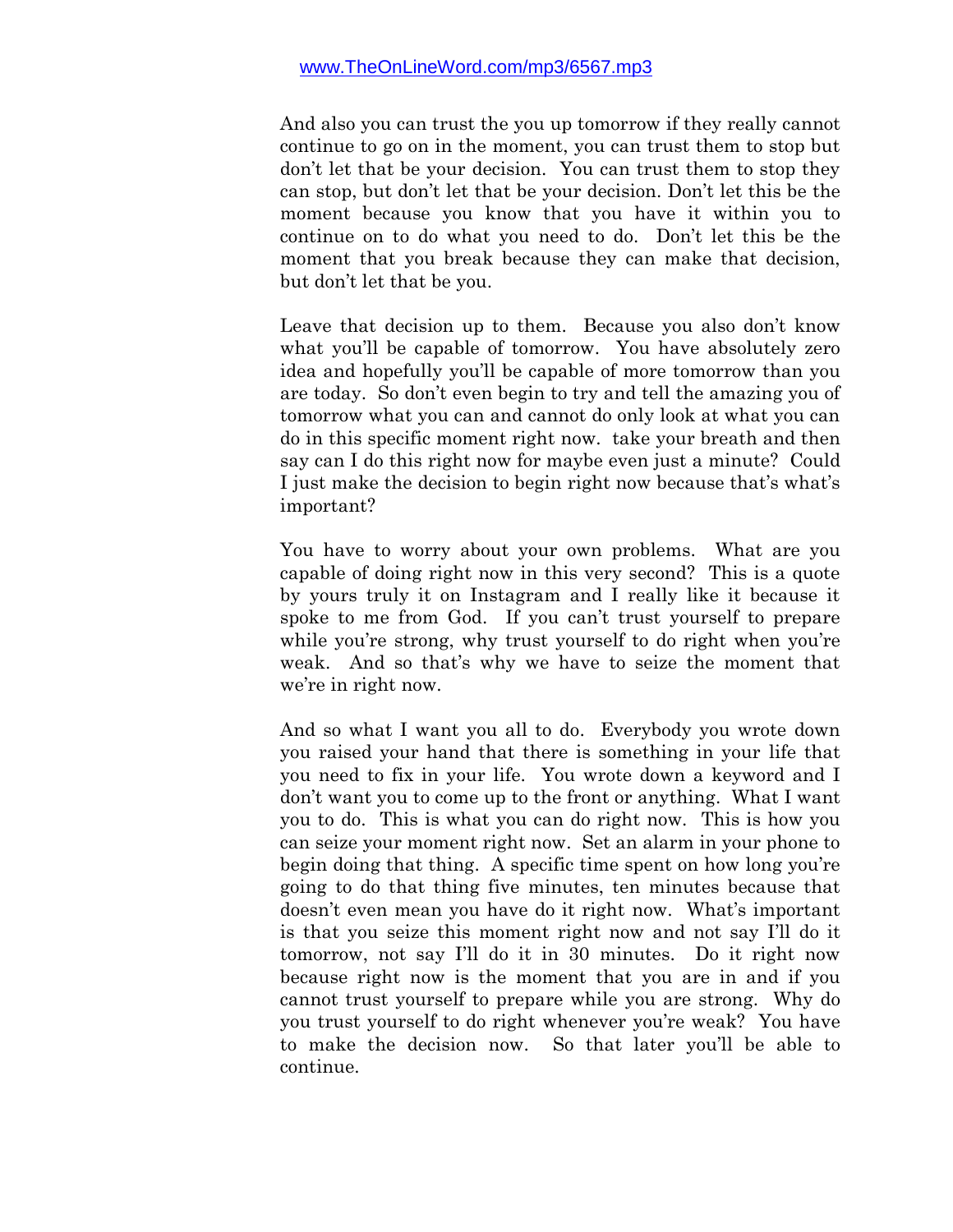Yesterday, I met a country man named Keith while I was out in -- Kelly George. He was going through a lot but he was madly in love with God and God touched him while he was driving his car a couple months ago. And while he was driving, he turned off the guys radio abruptly. And then God just started to speak to him excuses, excuses, excuses, excuses. This is the first time in his life that he really had got speak to him like this. He didn't know what was going on. But this is what God spoke to him. He said why didn't you go help your neighbor like you said you would. Why didn't you meet your brother or sister uptown like you said you would? Why didn't you take that child out into the yard to play and practice like you said you would?

We use our cell phones for an average of four hours a day yet still didn't call mother or father not a single time, didn't call your brother or sister a single time. Why haven't you invited a person to church taking that special time to pray and right now this is an opportunity to simply say I'm going to begin that. You can change the entire trajectory of every single goal that you have in this one moment.

00:20:11

And that where he said really touch me because these things where they seem small but they are the most important to God and they are most important to those that are around you, your love ones.

So everybody that scheduled your stuff, it'll be great if you could put it on repeat, if you are call to even do that because that's an extra step up, a great level of commitment. So put it on repeat to allow yourself to be alerted more than one time so that you can be alerted whenever you need to do the thing that you need to do but my message is about focusing on the now because now is what is most important, thank you guys for listening.

# Female: You are listening to brothersoftheword.com. This was the message titled, "Surrender, Focus on the Now" by Joseph Bronner. This message is number 6567. That's 6567.

To listen to thousands of free messages or to send this message number 6567 to a friend, go to brothersoftheword.com.